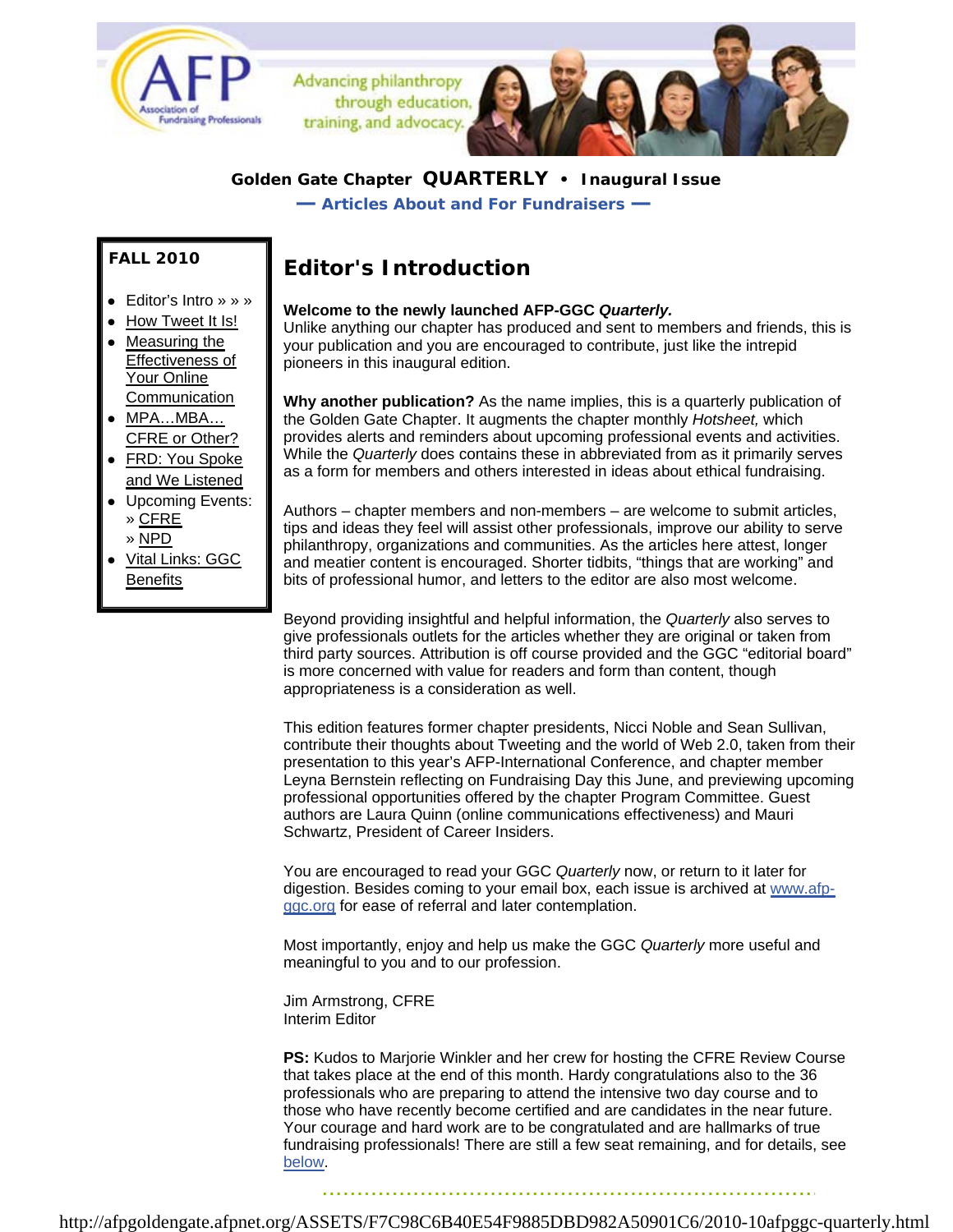

## **How Tweet It Is! Mastering Social Media for Fundraising Success**

*by Nicci Noble, CFRE and Sean Sullivan*

Social Media has introduced a wealth of opportunities for development professionals to put their best skills to use via the web. That's right, using the skills you have crafted, passed on and frankly, were born with, you will succeed in enhancing your organization's strengths through social media.



Social media… online fundraising… going to the dentist, these are all things that tend to scare traditional fundraisers, regardless of age. A common misconception is that older professionals are scared to embrace new technology. Another — Social Media outreach and online fundraising will only work for larger institutions in the nonprofit community. Yet another — Social Media is just for kids. Recent research shows the fastest growing demographic on both the Internet and Facebook are 55+. Your donors and prospects are out there!

In fact, there are plenty of reasons to get excited about Social Media. This new medium is cost effective and environmentally responsible. It gives nonprofits nontraditional ways to acquire, profile, and cultivate both donors and new constituents and reach a wider audience. When a fan/user/friend re-tweets you, promotes or raises funds for your cause, your organization has the opportunity to access personal information, within the bounds of privacy settings. Social Media helps you learn more than you currently know or have on your house file from traditional direct mail or special event donors. You can find ways to link into their interests and ability to support your organization financially and socially/virally.

The bottom line is that Social Media is here to stay. Recently at AFP's 47th International Conference on Fundraising, when asked "Is your organization on Facebook?" the majority of the room had their hands up high. Many also had a Twitter account.

Yet when asked if they update these channels regularly, more than half of them admitted they did not. Disappointing — but not surprising — to learn these folks were not regularly updating their posts and tweets. Social Media is like a garden; if you tend it, it will flourish; if you don't...the weeds will take over.

Click here to read more...

# **Measuring the Effectiveness of Your Online Communications**

*by Laura S. Quinn*

This article first appeared in *Jewish Philanthropy* (http://ejewishphilanthropy.com/measuring-the-effectiveness-of-your-onlinecommunications)

Are your online communications working? How can you tell? In this article, we talk through four types of measures – Views, Followers, Engagement, and Conversion – that help you track your efforts to see if they're worthwhile.

Chances are, your organization has a website. Perhaps you also send out broadcast emails, or maintain a blog, Twitter or Facebook account. Is the effort you're putting into online communications working? How can you tell?

Determining the effectiveness of online communications is not a trivial process. Like any kind of marketing, results can sometimes be difficult to quantify directly. But there are four types of things you can measure.

How many people are actually looking at the information you're putting out there? How many people choose to passively follow your information? How interested are

http://afpgoldengate.afpnet.org/ASSETS/F7C98C6B40E54F9885DBD982A50901C6/2010-10afpggc-quarterly.html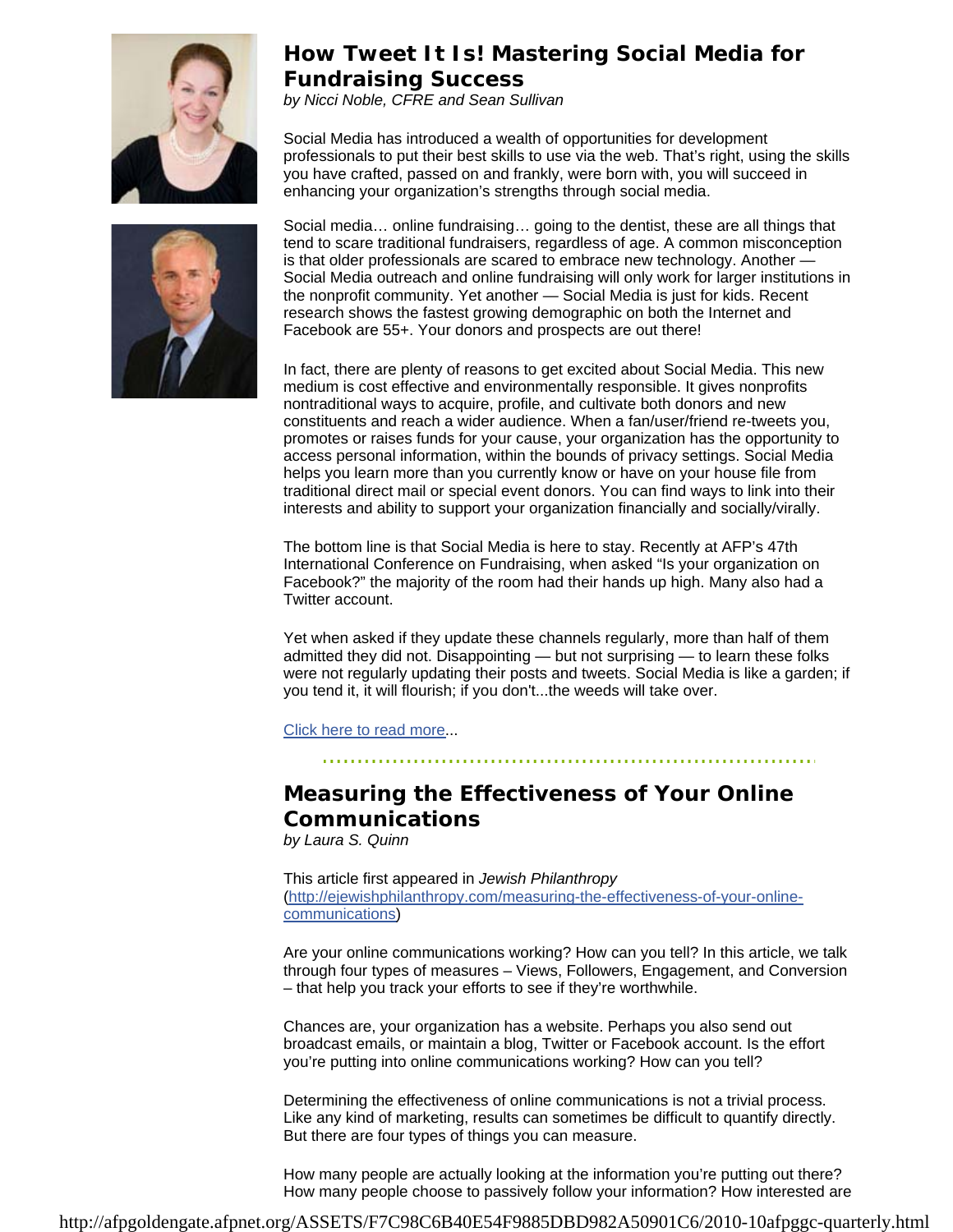people – do they click through on links, or write comments? And most important , how many people take a real action to help your organization by donating, volunteering or attending your event? Let's look at these four measurements one at a time.

Click here to read more...



# **MPA…MBA…CFRE or Other?**

*by Mauri Schwartz*

Advanced and continuing education is very highly regarded in the nonprofit fundraising community. There are a number of avenues available to experienced development professionals, but which one should you choose? And of course, like so many of my answers to career management clients, "it depends."

When clients ask me if they should go back to school for another degree, I always ask them why they want to do this…what do they want to get out of it in the end. What is their objective? Where do they want the degree to take them?

#### **Master of Public Administration (MPA)**

An MPA program is usually designed to prepare individuals to serve in executive roles in nonprofit organizations, focusing on management and organizational development, administrative law, personnel management, financial management, and professional ethics.

#### **Master of Business Administration (MBA)**

In recent years, business schools have stepped into the arena by creating MBA programs geared toward social impact and social entrepreneurship. According to the Center for Nonprofit and Public Leadership at the Haas School of Business, UC California, "Our mission is to inspire the next generation of leaders to create and seize opportunities to achieve social impact across sectors." This program features a combination of classroom curriculum, experiential learning, research, and career development.

Ohio State University offers a Dual MPA/MBA Program which requires completion of degree requirements of both the Fisher College of Business and the John Glenn School of Public Affairs, and Columbia University even has a Master of Science (MS) degree in Fundraising Management.

#### **Certified Fundraising Executive Program**

In addition to these degreed programs, the Association of Fundraising Professionals (AFP) is an approved provider for CFRE International's Certified Fund Raising Executive (CFRE) and the Advanced Certified Fund Raising Executive (ACFRE) credentials (www.CFRE.org). These credentials are based on one's professional experience and require a portfolio review, a peer review and a written exam.

#### **How to choose**

Testimonials of nonprofit professionals who have been through this decision process have revealed a number of key criteria: objectives, cost/ability to pay, program length, and preference for full-time vs. part-time experience. In the end, everyone will need to examine his/her goals and resources and make an independent decision, but it may help to read the stories of others who have been down this road:

- Lauren Bogner chose to pursue an MBA "to advance my education and particularly develop areas and skill sets that I had not developed in my undergraduate studies (quantitative skills, strategic thinking, etc)." *Lauren's story, drawn from the FLiP blogsite, may be read in full here*.
- Marie DiZazzo Wilson opted for an MPA because "The MBA programs" seemed to focus more on meeting stockholder expectations and the corporate 'bottom line,' something that isn't the same kind of focus at a